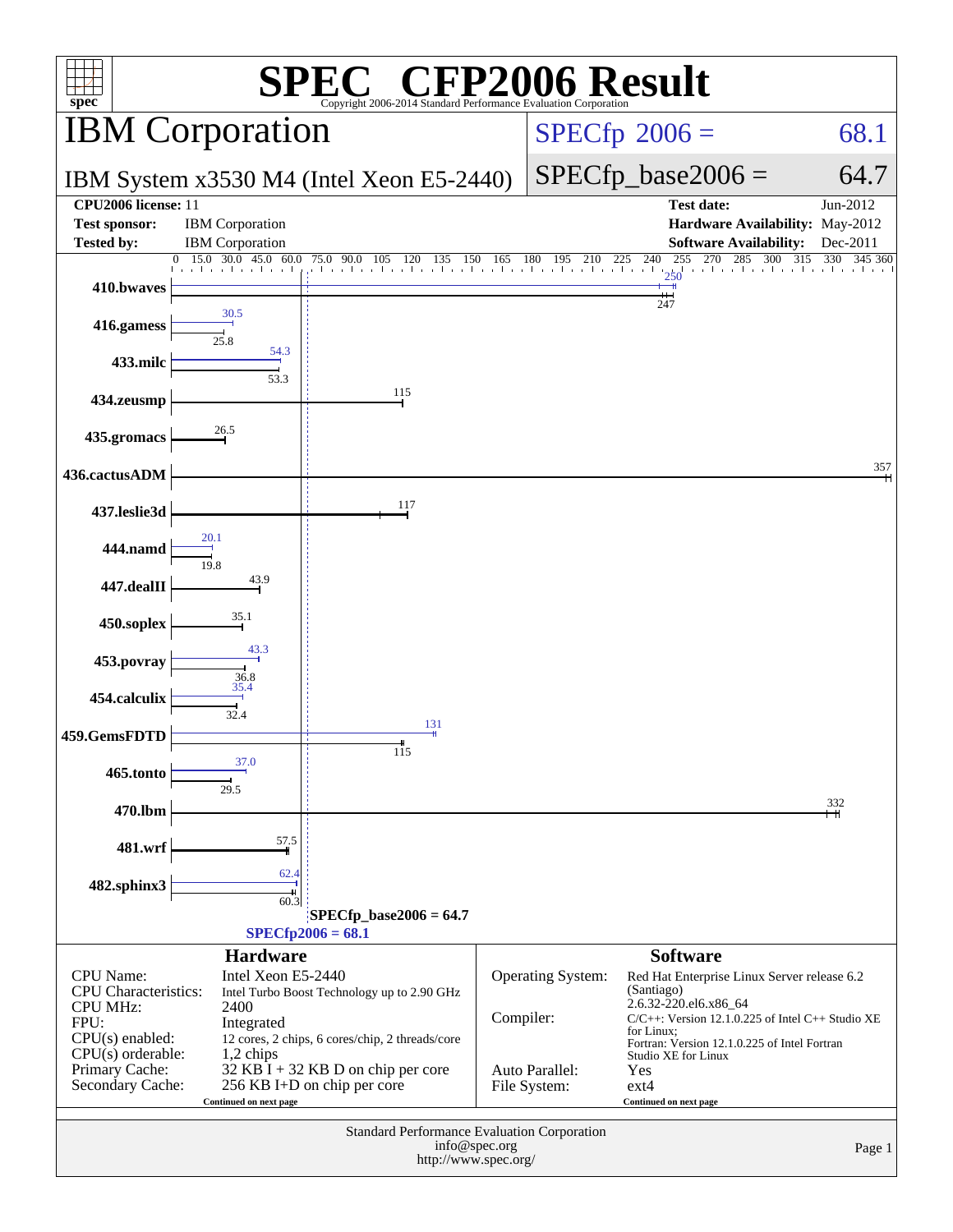

## IBM Corporation

#### $SPECfp2006 = 68.1$  $SPECfp2006 = 68.1$

IBM System x3530 M4 (Intel Xeon E5-2440)

 $SPECfp\_base2006 = 64.7$ 

| CPU <sub>2006</sub> license: 11                                            |                                                                                                                                                         |                                                                                    | <b>Test date:</b><br>$Jun-2012$                            |
|----------------------------------------------------------------------------|---------------------------------------------------------------------------------------------------------------------------------------------------------|------------------------------------------------------------------------------------|------------------------------------------------------------|
| <b>Test sponsor:</b>                                                       | <b>IBM</b> Corporation                                                                                                                                  |                                                                                    | <b>Hardware Availability: May-2012</b>                     |
| <b>Tested by:</b>                                                          | <b>IBM</b> Corporation                                                                                                                                  |                                                                                    | <b>Software Availability:</b><br>$Dec-2011$                |
| L3 Cache:<br>Other Cache:<br>Memory:<br>Disk Subsystem:<br>Other Hardware: | 15 MB I+D on chip per chip<br>None<br>96 GB (12 x 8 GB 2Rx4 PC3-12800R-11, ECC, running<br>at $1333 \text{ MHz}$ )<br>1 x 500 GB SATA, 7200 RPM<br>None | <b>System State:</b><br><b>Base Pointers:</b><br>Peak Pointers:<br>Other Software: | Run level 3 (multi-user)<br>64-bit<br>$32/64$ -bit<br>None |

#### **[Results Table](http://www.spec.org/auto/cpu2006/Docs/result-fields.html#ResultsTable)**

|                          | <b>Base</b>    |       |                |       | <b>Peak</b>    |               |                |              |                |              |                |              |
|--------------------------|----------------|-------|----------------|-------|----------------|---------------|----------------|--------------|----------------|--------------|----------------|--------------|
| <b>Benchmark</b>         | <b>Seconds</b> | Ratio | <b>Seconds</b> | Ratio | <b>Seconds</b> | Ratio         | <b>Seconds</b> | <b>Ratio</b> | <b>Seconds</b> | <b>Ratio</b> | <b>Seconds</b> | <b>Ratio</b> |
| 410.bwayes               | 55.1           | 247   | 54.3           | 250   | 55.5           | 245           | 55.9           | 243          | 54.1           | 251          | 54.3           | 250          |
| $416$ .gamess            | 758            | 25.8  | 758            | 25.8  | 757            | 25.9          | 642            | 30.5         | 642            | 30.5         | 643            | 30.4         |
| $433$ .milc              | 172            | 53.3  | 172            | 53.3  | <u>172</u>     | 53.3          | <u>169</u>     | 54.3         | 169            | 54.3         | 169            | 54.3         |
| 434.zeusmp               | 78.9           | 115   | 79.1           | 115   | 79.1           | <b>115</b>    | 78.9           | 115          | 79.1           | 115          | <u>79.1</u>    | 115          |
| 435.gromacs              | 269            | 26.5  | 271            | 26.4  | 268            | 26.6          | 269            | 26.5         | 271            | 26.4         | 268            | 26.6         |
| 436.cactusADM            | 33.5           | 357   | 33.3           | 359   | 33.5           | 357           | 33.5           | 357          | 33.3           | 359          | 33.5           | 357          |
| 437.leslie3d             | 79.9           | 118   | 80.1           | 117   | 90.5           | 104           | 79.9           | 118          | 80.1           | 117          | 90.5           | 104          |
| 444.namd                 | 405            | 19.8  | 405            | 19.8  | 405            | 19.8          | 398            | 20.1         | 399            | 20.1         | <u>398</u>     | 20.1         |
| $ 447 \text{.}$ dealII   | 262            | 43.7  | 260            | 44.0  | 261            | 43.9          | 262            | 43.7         | 260            | 44.0         | <b>261</b>     | 43.9         |
| 450.soplex               | 236            | 35.3  | 238            | 35.1  | 237            | 35.1          | 236            | 35.3         | 238            | 35.1         | 237            | 35.1         |
| 453.povray               | 145            | 36.8  | 145            | 36.8  | 146            | 36.4          | 123            | 43.3         | 122            | 43.5         | 123            | 43.3         |
| 454.calculix             | 253            | 32.6  | 255            | 32.4  | 255            | 32.3          | 233            | 35.4         | 232            | 35.6         | 233            | 35.4         |
| 459.GemsFDTD             | 92.1           | 115   | 91.7           | 116   | 92.5           | 115           | 80.6           | 132          | 81.2           | 131          | 81.2           | <u>131</u>   |
| $465$ .tonto             | 334            | 29.5  | 336            | 29.2  | 333            | 29.5          | 266            | 37.0         | 266            | 37.0         | 266            | 37.0         |
| 470.lbm                  | 42.0           | 327   | 41.4           | 332   | 41.2           | 333           | 42.0           | 327          | 41.4           | 332          | 41.2           | 333          |
| $ 481$ .wrf              | 191            | 58.4  | 194            | 57.5  | 196            | 57.1          | 191            | 58.4         | <u>194</u>     | 57.5         | 196            | 57.1         |
| 482.sphinx3              | 323            | 60.3  | 324            | 60.2  | 316            | 61.6          | <u>313</u>     | 62.4         | 314            | 62.0         | 312            | 62.6         |
| $\overline{\phantom{a}}$ |                |       |                | .     |                | $\sim$ $\sim$ | $\sim$         | $\cdots$     |                |              |                |              |

Results appear in the [order in which they were run.](http://www.spec.org/auto/cpu2006/Docs/result-fields.html#RunOrder) Bold underlined text [indicates a median measurement.](http://www.spec.org/auto/cpu2006/Docs/result-fields.html#Median)

#### **[Operating System Notes](http://www.spec.org/auto/cpu2006/Docs/result-fields.html#OperatingSystemNotes)**

 Stack size set to unlimited using "ulimit -s unlimited" Zone reclaim mode enabled with: echo 1 > /proc/sys/vm/zone\_reclaim\_mode

#### **[Platform Notes](http://www.spec.org/auto/cpu2006/Docs/result-fields.html#PlatformNotes)**

 BIOS setting: Operating Mode set to Maximum Performance Sysinfo program /root/SPECcpu-v1.2/config/sysinfo.rev6800 \$Rev: 6800 \$ \$Date:: 2011-10-11 #\$ 6f2ebdff5032aaa42e583f96b07f99d3 running on localhost.localdomain Thu Jun 28 15:18:33 2012

This section contains SUT (System Under Test) info as seen by

Continued on next page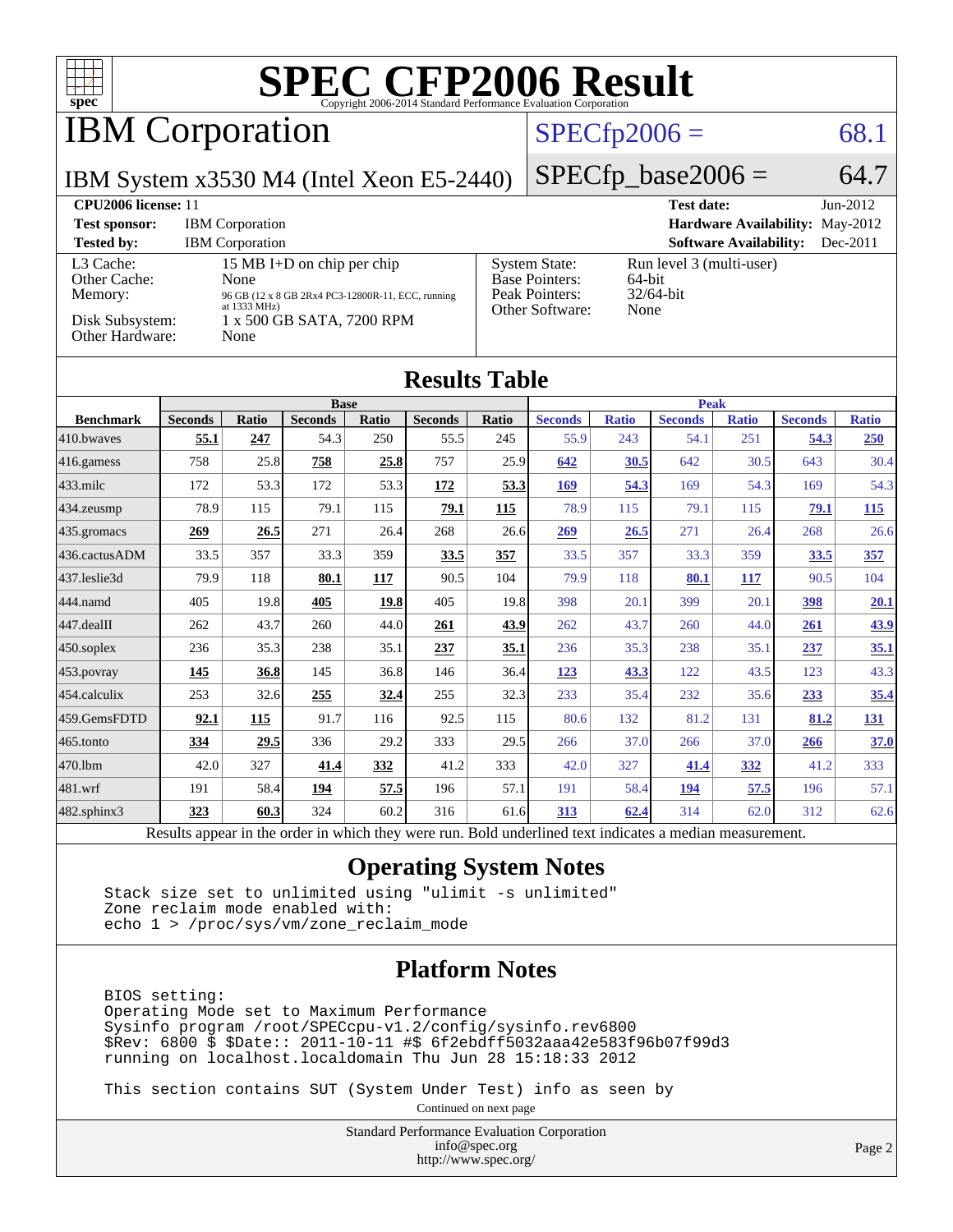

**IBM Corporation** 

 $SPECfp2006 = 68.1$  $SPECfp2006 = 68.1$ 

IBM System x3530 M4 (Intel Xeon E5-2440)

**[Test sponsor:](http://www.spec.org/auto/cpu2006/Docs/result-fields.html#Testsponsor)** IBM Corporation **[Hardware Availability:](http://www.spec.org/auto/cpu2006/Docs/result-fields.html#HardwareAvailability)** May-2012

**[CPU2006 license:](http://www.spec.org/auto/cpu2006/Docs/result-fields.html#CPU2006license)** 11 **[Test date:](http://www.spec.org/auto/cpu2006/Docs/result-fields.html#Testdate)** Jun-2012 **[Tested by:](http://www.spec.org/auto/cpu2006/Docs/result-fields.html#Testedby)** IBM Corporation **[Software Availability:](http://www.spec.org/auto/cpu2006/Docs/result-fields.html#SoftwareAvailability)** Dec-2011

 $SPECfp\_base2006 = 64.7$ 

#### **[Platform Notes \(Continued\)](http://www.spec.org/auto/cpu2006/Docs/result-fields.html#PlatformNotes)**

| Standard Performance Evaluation Corporation<br>info@spec.org                                                                                                                                                                                                                    | Page |
|---------------------------------------------------------------------------------------------------------------------------------------------------------------------------------------------------------------------------------------------------------------------------------|------|
| Environment variables set by runspec before the start of the run:<br>KMP_AFFINITY = "granularity=fine, compact, 1, 0"<br>LD_LIBRARY_PATH = "/root/SPECcpu-v1.2/libs/32:/root/SPECcpu-v1.2/libs/64"<br>Continued on next page                                                    |      |
| <b>General Notes</b>                                                                                                                                                                                                                                                            |      |
| (End of data from sysinfo program)                                                                                                                                                                                                                                              |      |
| Memory:<br>12x Samsung M393B1K70DH0-CK0 8 GB 1333 MHz 2 rank                                                                                                                                                                                                                    |      |
| Additional information from dmidecode:                                                                                                                                                                                                                                          |      |
| Filesystem Type Size Used Avail Use% Mounted on<br>/dev/mapper/vg_x3530m4-lv_root<br>ext4 133G 73G 54G 58% /                                                                                                                                                                    |      |
| SPEC is set to: /root/SPECcpu-v1.2                                                                                                                                                                                                                                              |      |
| run-level 3 Jun 26 16:25                                                                                                                                                                                                                                                        |      |
| uname $-a$ :<br>Linux localhost.localdomain 2.6.32-220.el6.x86_64 #1 SMP Wed Nov 9 08:03:13<br>EST 2011 x86_64 x86_64 x86_64 GNU/Linux                                                                                                                                          |      |
| From /etc/*release* /etc/*version*<br>redhat-release: Red Hat Enterprise Linux Server release 6.2 (Santiago)<br>system-release: Red Hat Enterprise Linux Server release 6.2 (Santiago)<br>system-release-cpe: cpe:/o:redhat:enterprise_linux:6server:ga:server                  |      |
| /usr/bin/lsb_release -d<br>Red Hat Enterprise Linux Server release 6.2 (Santiago)                                                                                                                                                                                               |      |
| From /proc/meminfo<br>MemTotal:<br>99043000 kB<br>HugePages_Total: 0<br>Hugepagesize: 2048 kB                                                                                                                                                                                   |      |
| caution.)<br>cpu cores $: 6$<br>siblings : 12<br>physical 0: cores 0 1 2 3 4 5<br>physical 1: cores 0 1 2 3 4 5<br>cache size : 15360 KB                                                                                                                                        |      |
| From /proc/cpuinfo<br>model name : Intel(R) Xeon(R) CPU E5-2440 0 @ 2.40GHz<br>2 "physical id"s (chips)<br>24 "processors"<br>cores, siblings (Caution: counting these is hw and system dependent. The<br>following excerpts from /proc/cpuinfo might not be reliable. Use with |      |
| some common utilities. To remove or add to this section, see:<br>http://www.spec.org/cpu2006/Docs/config.html#sysinfo                                                                                                                                                           |      |

<http://www.spec.org/>

Page 3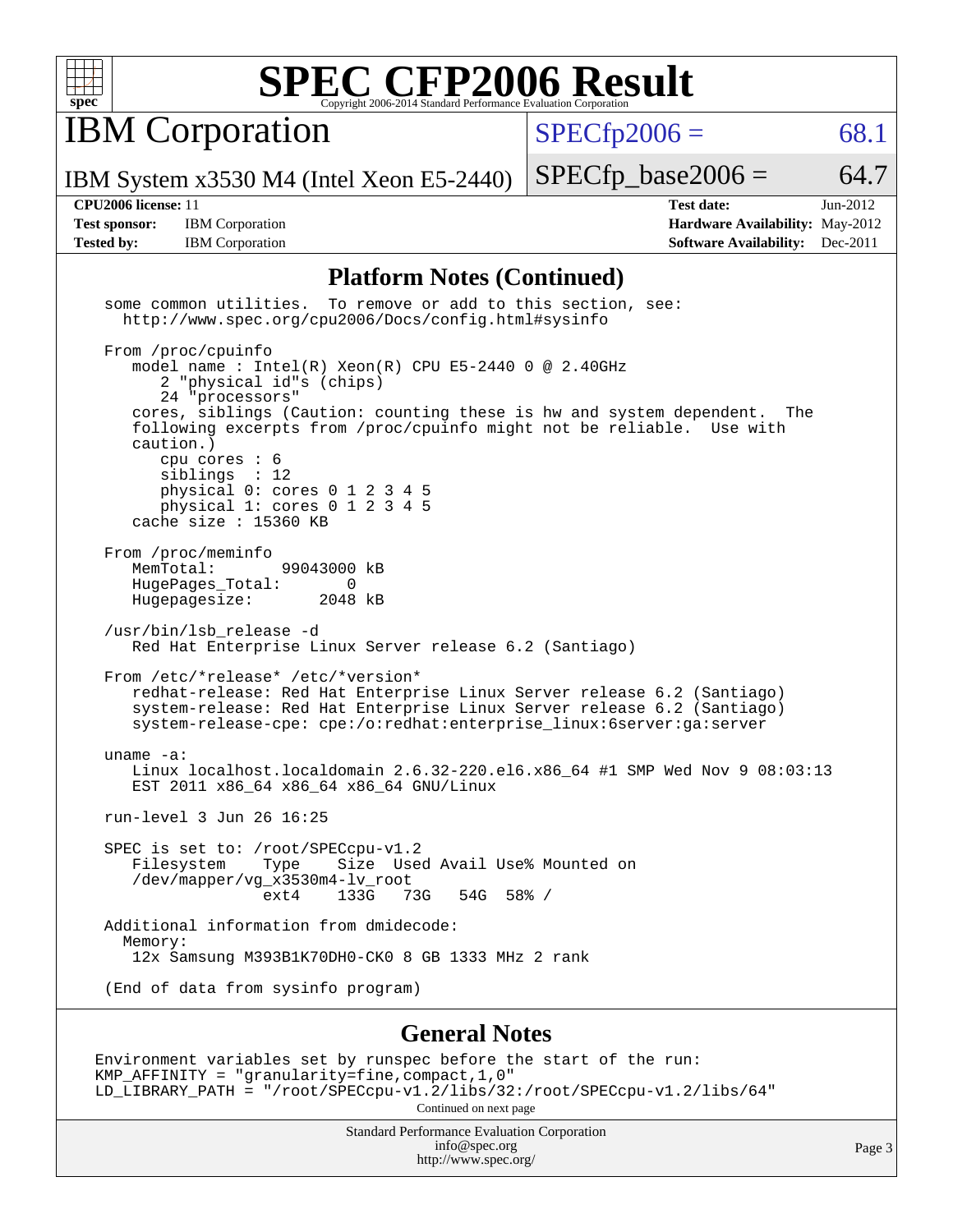

### IBM Corporation

 $SPECTp2006 = 68.1$ 

IBM System x3530 M4 (Intel Xeon E5-2440)

#### **[CPU2006 license:](http://www.spec.org/auto/cpu2006/Docs/result-fields.html#CPU2006license)** 11 **[Test date:](http://www.spec.org/auto/cpu2006/Docs/result-fields.html#Testdate)** Jun-2012

**[Test sponsor:](http://www.spec.org/auto/cpu2006/Docs/result-fields.html#Testsponsor)** IBM Corporation **[Hardware Availability:](http://www.spec.org/auto/cpu2006/Docs/result-fields.html#HardwareAvailability)** May-2012

 $SPECTp\_base2006 = 64.7$ 

**[Tested by:](http://www.spec.org/auto/cpu2006/Docs/result-fields.html#Testedby)** IBM Corporation **[Software Availability:](http://www.spec.org/auto/cpu2006/Docs/result-fields.html#SoftwareAvailability)** Dec-2011

#### **[General Notes \(Continued\)](http://www.spec.org/auto/cpu2006/Docs/result-fields.html#GeneralNotes)**

OMP NUM THREADS = "12"

 Binaries compiled on a system with 1x Core i7-860 CPU + 8GB memory using RHEL5.5 Transparent Huge Pages enabled with: echo always > /sys/kernel/mm/redhat\_transparent\_hugepage/enabled

**[Base Compiler Invocation](http://www.spec.org/auto/cpu2006/Docs/result-fields.html#BaseCompilerInvocation)**

[C benchmarks](http://www.spec.org/auto/cpu2006/Docs/result-fields.html#Cbenchmarks):  $\text{icc}$   $-\text{m64}$ 

[C++ benchmarks:](http://www.spec.org/auto/cpu2006/Docs/result-fields.html#CXXbenchmarks) [icpc -m64](http://www.spec.org/cpu2006/results/res2012q3/cpu2006-20120710-23542.flags.html#user_CXXbase_intel_icpc_64bit_bedb90c1146cab66620883ef4f41a67e)

[Fortran benchmarks](http://www.spec.org/auto/cpu2006/Docs/result-fields.html#Fortranbenchmarks): [ifort -m64](http://www.spec.org/cpu2006/results/res2012q3/cpu2006-20120710-23542.flags.html#user_FCbase_intel_ifort_64bit_ee9d0fb25645d0210d97eb0527dcc06e)

[Benchmarks using both Fortran and C](http://www.spec.org/auto/cpu2006/Docs/result-fields.html#BenchmarksusingbothFortranandC):<br>icc -m64 ifort -m64  $-m64$  ifort  $-m64$ 

### **[Base Portability Flags](http://www.spec.org/auto/cpu2006/Docs/result-fields.html#BasePortabilityFlags)**

| 410.bwaves: -DSPEC CPU LP64<br>416.gamess: -DSPEC_CPU_LP64 |                                                                |
|------------------------------------------------------------|----------------------------------------------------------------|
| 433.milc: -DSPEC CPU LP64                                  |                                                                |
| 434.zeusmp: - DSPEC_CPU_LP64                               |                                                                |
| 435.gromacs: -DSPEC_CPU_LP64 -nofor_main                   |                                                                |
| 436.cactusADM: - DSPEC CPU LP64 - nofor main               |                                                                |
| 437.leslie3d: -DSPEC CPU LP64                              |                                                                |
| 444.namd: - DSPEC CPU LP64                                 |                                                                |
| 447.dealII: -DSPEC CPU LP64                                |                                                                |
| 450.soplex: -DSPEC_CPU_LP64                                |                                                                |
| 453.povray: -DSPEC_CPU_LP64                                |                                                                |
| 454.calculix: - DSPEC CPU LP64 - nofor main                |                                                                |
| 459. GemsFDTD: - DSPEC CPU LP64                            |                                                                |
| 465.tonto: - DSPEC CPU LP64                                |                                                                |
| 470.1bm: - DSPEC CPU LP64                                  |                                                                |
|                                                            | 481.wrf: -DSPEC_CPU_LP64 -DSPEC_CPU_CASE_FLAG -DSPEC_CPU_LINUX |
| 482.sphinx3: -DSPEC_CPU_LP64                               |                                                                |
|                                                            |                                                                |

#### **[Base Optimization Flags](http://www.spec.org/auto/cpu2006/Docs/result-fields.html#BaseOptimizationFlags)**

[C benchmarks](http://www.spec.org/auto/cpu2006/Docs/result-fields.html#Cbenchmarks):

[-xAVX](http://www.spec.org/cpu2006/results/res2012q3/cpu2006-20120710-23542.flags.html#user_CCbase_f-xAVX) [-ipo](http://www.spec.org/cpu2006/results/res2012q3/cpu2006-20120710-23542.flags.html#user_CCbase_f-ipo) [-O3](http://www.spec.org/cpu2006/results/res2012q3/cpu2006-20120710-23542.flags.html#user_CCbase_f-O3) [-no-prec-div](http://www.spec.org/cpu2006/results/res2012q3/cpu2006-20120710-23542.flags.html#user_CCbase_f-no-prec-div) [-static](http://www.spec.org/cpu2006/results/res2012q3/cpu2006-20120710-23542.flags.html#user_CCbase_f-static) [-parallel](http://www.spec.org/cpu2006/results/res2012q3/cpu2006-20120710-23542.flags.html#user_CCbase_f-parallel) [-opt-prefetch](http://www.spec.org/cpu2006/results/res2012q3/cpu2006-20120710-23542.flags.html#user_CCbase_f-opt-prefetch) [-ansi-alias](http://www.spec.org/cpu2006/results/res2012q3/cpu2006-20120710-23542.flags.html#user_CCbase_f-ansi-alias)

Continued on next page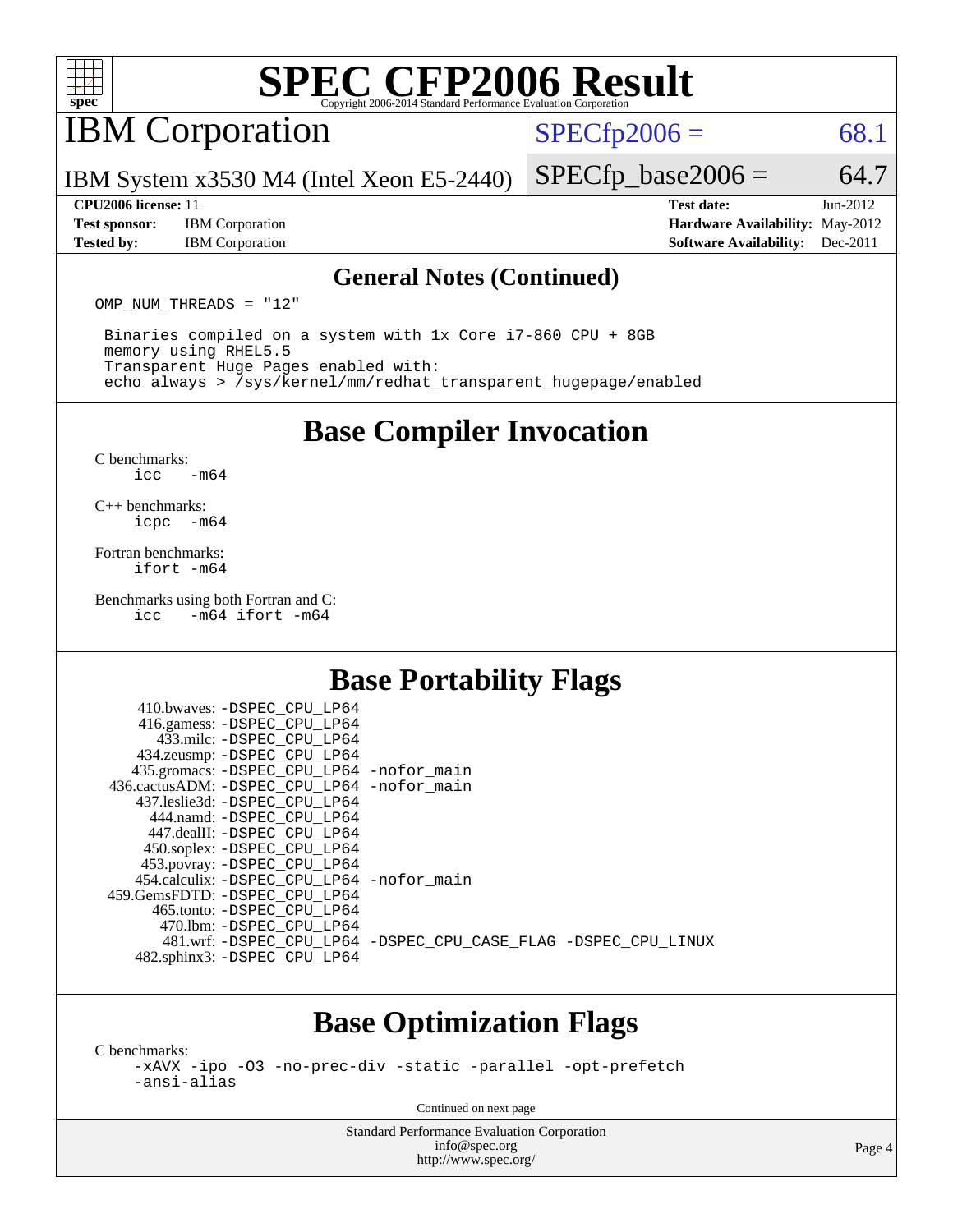

**IBM** Corporation

 $SPECfp2006 = 68.1$  $SPECfp2006 = 68.1$ 

IBM System x3530 M4 (Intel Xeon E5-2440)

 $SPECTp\_base2006 = 64.7$ 

**[Test sponsor:](http://www.spec.org/auto/cpu2006/Docs/result-fields.html#Testsponsor)** IBM Corporation **[Hardware Availability:](http://www.spec.org/auto/cpu2006/Docs/result-fields.html#HardwareAvailability)** May-2012

**[CPU2006 license:](http://www.spec.org/auto/cpu2006/Docs/result-fields.html#CPU2006license)** 11 **[Test date:](http://www.spec.org/auto/cpu2006/Docs/result-fields.html#Testdate)** Jun-2012 **[Tested by:](http://www.spec.org/auto/cpu2006/Docs/result-fields.html#Testedby)** IBM Corporation **[Software Availability:](http://www.spec.org/auto/cpu2006/Docs/result-fields.html#SoftwareAvailability)** Dec-2011

### **[Base Optimization Flags \(Continued\)](http://www.spec.org/auto/cpu2006/Docs/result-fields.html#BaseOptimizationFlags)**

[C++ benchmarks:](http://www.spec.org/auto/cpu2006/Docs/result-fields.html#CXXbenchmarks) [-xAVX](http://www.spec.org/cpu2006/results/res2012q3/cpu2006-20120710-23542.flags.html#user_CXXbase_f-xAVX) [-ipo](http://www.spec.org/cpu2006/results/res2012q3/cpu2006-20120710-23542.flags.html#user_CXXbase_f-ipo) [-O3](http://www.spec.org/cpu2006/results/res2012q3/cpu2006-20120710-23542.flags.html#user_CXXbase_f-O3) [-no-prec-div](http://www.spec.org/cpu2006/results/res2012q3/cpu2006-20120710-23542.flags.html#user_CXXbase_f-no-prec-div) [-static](http://www.spec.org/cpu2006/results/res2012q3/cpu2006-20120710-23542.flags.html#user_CXXbase_f-static) [-opt-prefetch](http://www.spec.org/cpu2006/results/res2012q3/cpu2006-20120710-23542.flags.html#user_CXXbase_f-opt-prefetch) [-ansi-alias](http://www.spec.org/cpu2006/results/res2012q3/cpu2006-20120710-23542.flags.html#user_CXXbase_f-ansi-alias) [Fortran benchmarks](http://www.spec.org/auto/cpu2006/Docs/result-fields.html#Fortranbenchmarks): [-xAVX](http://www.spec.org/cpu2006/results/res2012q3/cpu2006-20120710-23542.flags.html#user_FCbase_f-xAVX) [-ipo](http://www.spec.org/cpu2006/results/res2012q3/cpu2006-20120710-23542.flags.html#user_FCbase_f-ipo) [-O3](http://www.spec.org/cpu2006/results/res2012q3/cpu2006-20120710-23542.flags.html#user_FCbase_f-O3) [-no-prec-div](http://www.spec.org/cpu2006/results/res2012q3/cpu2006-20120710-23542.flags.html#user_FCbase_f-no-prec-div) [-static](http://www.spec.org/cpu2006/results/res2012q3/cpu2006-20120710-23542.flags.html#user_FCbase_f-static) [-parallel](http://www.spec.org/cpu2006/results/res2012q3/cpu2006-20120710-23542.flags.html#user_FCbase_f-parallel) [-opt-prefetch](http://www.spec.org/cpu2006/results/res2012q3/cpu2006-20120710-23542.flags.html#user_FCbase_f-opt-prefetch)

[Benchmarks using both Fortran and C](http://www.spec.org/auto/cpu2006/Docs/result-fields.html#BenchmarksusingbothFortranandC): [-xAVX](http://www.spec.org/cpu2006/results/res2012q3/cpu2006-20120710-23542.flags.html#user_CC_FCbase_f-xAVX) [-ipo](http://www.spec.org/cpu2006/results/res2012q3/cpu2006-20120710-23542.flags.html#user_CC_FCbase_f-ipo) [-O3](http://www.spec.org/cpu2006/results/res2012q3/cpu2006-20120710-23542.flags.html#user_CC_FCbase_f-O3) [-no-prec-div](http://www.spec.org/cpu2006/results/res2012q3/cpu2006-20120710-23542.flags.html#user_CC_FCbase_f-no-prec-div) [-static](http://www.spec.org/cpu2006/results/res2012q3/cpu2006-20120710-23542.flags.html#user_CC_FCbase_f-static) [-parallel](http://www.spec.org/cpu2006/results/res2012q3/cpu2006-20120710-23542.flags.html#user_CC_FCbase_f-parallel) [-opt-prefetch](http://www.spec.org/cpu2006/results/res2012q3/cpu2006-20120710-23542.flags.html#user_CC_FCbase_f-opt-prefetch) [-ansi-alias](http://www.spec.org/cpu2006/results/res2012q3/cpu2006-20120710-23542.flags.html#user_CC_FCbase_f-ansi-alias)

### **[Peak Compiler Invocation](http://www.spec.org/auto/cpu2006/Docs/result-fields.html#PeakCompilerInvocation)**

[C benchmarks](http://www.spec.org/auto/cpu2006/Docs/result-fields.html#Cbenchmarks):  $\frac{1}{2}$ cc  $-\text{m64}$ 

[C++ benchmarks:](http://www.spec.org/auto/cpu2006/Docs/result-fields.html#CXXbenchmarks) [icpc -m64](http://www.spec.org/cpu2006/results/res2012q3/cpu2006-20120710-23542.flags.html#user_CXXpeak_intel_icpc_64bit_bedb90c1146cab66620883ef4f41a67e)

[Fortran benchmarks](http://www.spec.org/auto/cpu2006/Docs/result-fields.html#Fortranbenchmarks): [ifort -m64](http://www.spec.org/cpu2006/results/res2012q3/cpu2006-20120710-23542.flags.html#user_FCpeak_intel_ifort_64bit_ee9d0fb25645d0210d97eb0527dcc06e)

[Benchmarks using both Fortran and C](http://www.spec.org/auto/cpu2006/Docs/result-fields.html#BenchmarksusingbothFortranandC): [icc -m64](http://www.spec.org/cpu2006/results/res2012q3/cpu2006-20120710-23542.flags.html#user_CC_FCpeak_intel_icc_64bit_0b7121f5ab7cfabee23d88897260401c) [ifort -m64](http://www.spec.org/cpu2006/results/res2012q3/cpu2006-20120710-23542.flags.html#user_CC_FCpeak_intel_ifort_64bit_ee9d0fb25645d0210d97eb0527dcc06e)

### **[Peak Portability Flags](http://www.spec.org/auto/cpu2006/Docs/result-fields.html#PeakPortabilityFlags)**

Same as Base Portability Flags

### **[Peak Optimization Flags](http://www.spec.org/auto/cpu2006/Docs/result-fields.html#PeakOptimizationFlags)**

[C benchmarks](http://www.spec.org/auto/cpu2006/Docs/result-fields.html#Cbenchmarks):

 433.milc: [-xAVX](http://www.spec.org/cpu2006/results/res2012q3/cpu2006-20120710-23542.flags.html#user_peakPASS2_CFLAGSPASS2_LDFLAGS433_milc_f-xAVX)(pass 2) [-prof-gen](http://www.spec.org/cpu2006/results/res2012q3/cpu2006-20120710-23542.flags.html#user_peakPASS1_CFLAGSPASS1_LDFLAGS433_milc_prof_gen_e43856698f6ca7b7e442dfd80e94a8fc)(pass 1) [-ipo](http://www.spec.org/cpu2006/results/res2012q3/cpu2006-20120710-23542.flags.html#user_peakPASS2_CFLAGSPASS2_LDFLAGS433_milc_f-ipo)(pass 2) [-O3](http://www.spec.org/cpu2006/results/res2012q3/cpu2006-20120710-23542.flags.html#user_peakPASS2_CFLAGSPASS2_LDFLAGS433_milc_f-O3)(pass 2) [-no-prec-div](http://www.spec.org/cpu2006/results/res2012q3/cpu2006-20120710-23542.flags.html#user_peakPASS2_CFLAGSPASS2_LDFLAGS433_milc_f-no-prec-div)(pass 2) [-prof-use](http://www.spec.org/cpu2006/results/res2012q3/cpu2006-20120710-23542.flags.html#user_peakPASS2_CFLAGSPASS2_LDFLAGS433_milc_prof_use_bccf7792157ff70d64e32fe3e1250b55)(pass 2) [-static](http://www.spec.org/cpu2006/results/res2012q3/cpu2006-20120710-23542.flags.html#user_peakOPTIMIZE433_milc_f-static) [-auto-ilp32](http://www.spec.org/cpu2006/results/res2012q3/cpu2006-20120710-23542.flags.html#user_peakCOPTIMIZE433_milc_f-auto-ilp32) [-ansi-alias](http://www.spec.org/cpu2006/results/res2012q3/cpu2006-20120710-23542.flags.html#user_peakCOPTIMIZE433_milc_f-ansi-alias)

 $470.$ lbm: basepeak = yes

 482.sphinx3: [-xAVX](http://www.spec.org/cpu2006/results/res2012q3/cpu2006-20120710-23542.flags.html#user_peakOPTIMIZE482_sphinx3_f-xAVX) [-ipo](http://www.spec.org/cpu2006/results/res2012q3/cpu2006-20120710-23542.flags.html#user_peakOPTIMIZE482_sphinx3_f-ipo) [-O3](http://www.spec.org/cpu2006/results/res2012q3/cpu2006-20120710-23542.flags.html#user_peakOPTIMIZE482_sphinx3_f-O3) [-no-prec-div](http://www.spec.org/cpu2006/results/res2012q3/cpu2006-20120710-23542.flags.html#user_peakOPTIMIZE482_sphinx3_f-no-prec-div) [-unroll2](http://www.spec.org/cpu2006/results/res2012q3/cpu2006-20120710-23542.flags.html#user_peakCOPTIMIZE482_sphinx3_f-unroll_784dae83bebfb236979b41d2422d7ec2) [-ansi-alias](http://www.spec.org/cpu2006/results/res2012q3/cpu2006-20120710-23542.flags.html#user_peakCOPTIMIZE482_sphinx3_f-ansi-alias) [-parallel](http://www.spec.org/cpu2006/results/res2012q3/cpu2006-20120710-23542.flags.html#user_peakCOPTIMIZE482_sphinx3_f-parallel)

[C++ benchmarks:](http://www.spec.org/auto/cpu2006/Docs/result-fields.html#CXXbenchmarks)

Continued on next page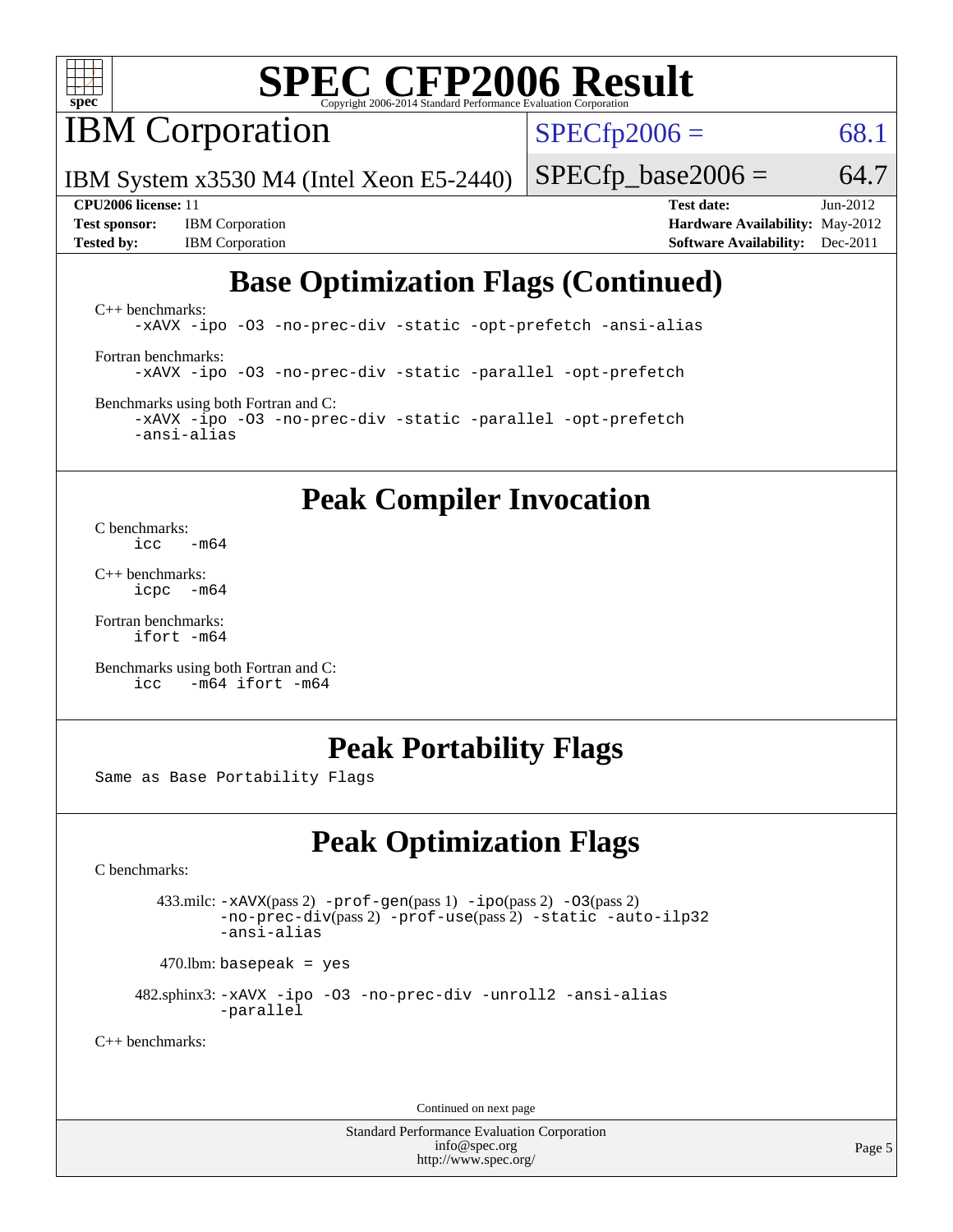

IBM Corporation

 $SPECfp2006 = 68.1$  $SPECfp2006 = 68.1$ 

IBM System x3530 M4 (Intel Xeon E5-2440)

 $SPECTp\_base2006 = 64.7$ 

**[Tested by:](http://www.spec.org/auto/cpu2006/Docs/result-fields.html#Testedby)** IBM Corporation **[Software Availability:](http://www.spec.org/auto/cpu2006/Docs/result-fields.html#SoftwareAvailability)** Dec-2011

**[CPU2006 license:](http://www.spec.org/auto/cpu2006/Docs/result-fields.html#CPU2006license)** 11 **[Test date:](http://www.spec.org/auto/cpu2006/Docs/result-fields.html#Testdate)** Jun-2012 **[Test sponsor:](http://www.spec.org/auto/cpu2006/Docs/result-fields.html#Testsponsor)** IBM Corporation **[Hardware Availability:](http://www.spec.org/auto/cpu2006/Docs/result-fields.html#HardwareAvailability)** May-2012

### **[Peak Optimization Flags \(Continued\)](http://www.spec.org/auto/cpu2006/Docs/result-fields.html#PeakOptimizationFlags)**

```
 444.namd: -xAVX(pass 2) -prof-gen(pass 1) -ipo(pass 2) -O3(pass 2)
                   -no-prec-div(pass 2) -prof-use(pass 2) -fno-alias
                   -auto-ilp32
          447.dealII: basepeak = yes
          450.soplex: basepeak = yes
          453.povray: -xAVX(pass 2) -prof-gen(pass 1) -ipo(pass 2) -O3(pass 2)
                   -no-prec-div(pass 2) -prof-use(pass 2) -unroll4 -ansi-alias
   Fortran benchmarks: 
         410.bwaves: -xAVX -ipo -O3 -no-prec-div -opt-prefetch -parallel
                   -static
         416.gamess: -xAVX(pass 2) -prof-gen(pass 1) -ipo(pass 2) -O3(pass 2)
                   -no-prec-div(pass 2) -prof-use(pass 2) -unroll2
                   -inline-level=0-scalar-rep--static
         434.zeusmp: basepeak = yes
         437.leslie3d: basepeak = yes
     459.GemsFDTD: -xAVX(pass 2) -prof-gen(pass 1) -ipo(pass 2) -O3(pass 2)
                   -no-prec-div(pass 2) -prof-use(pass 2) -unroll2
                   -inline-level=0 -opt-prefetch -parallel
           465.tonto: -xAVX(pass 2) -prof-gen(pass 1) -ipo(pass 2) -O3(pass 2)
                   -no-prec-div(pass 2) -prof-use(pass 2) -inline-calloc
                   -opt-malloc-options=3-auto-unroll4
   Benchmarks using both Fortran and C: 
        435.gromacs: basepeak = yes
    436.cactusADM: basepeak = yes
         454.calculix: -xAVX -ipo -O3 -no-prec-div -auto-ilp32 -ansi-alias
            481.wrf: basepeak = yes
                         The flags files that were used to format this result can be browsed at
http://www.spec.org/cpu2006/flags/Intel-ic12.1-official-linux64.20111122.html
http://www.spec.org/cpu2006/flags/IBM-Platform-Flags-V1.2-SNB-C.html
                            You can also download the XML flags sources by saving the following links:
http://www.spec.org/cpu2006/flags/Intel-ic12.1-official-linux64.20111122.xml
http://www.spec.org/cpu2006/flags/IBM-Platform-Flags-V1.2-SNB-C.xml
```